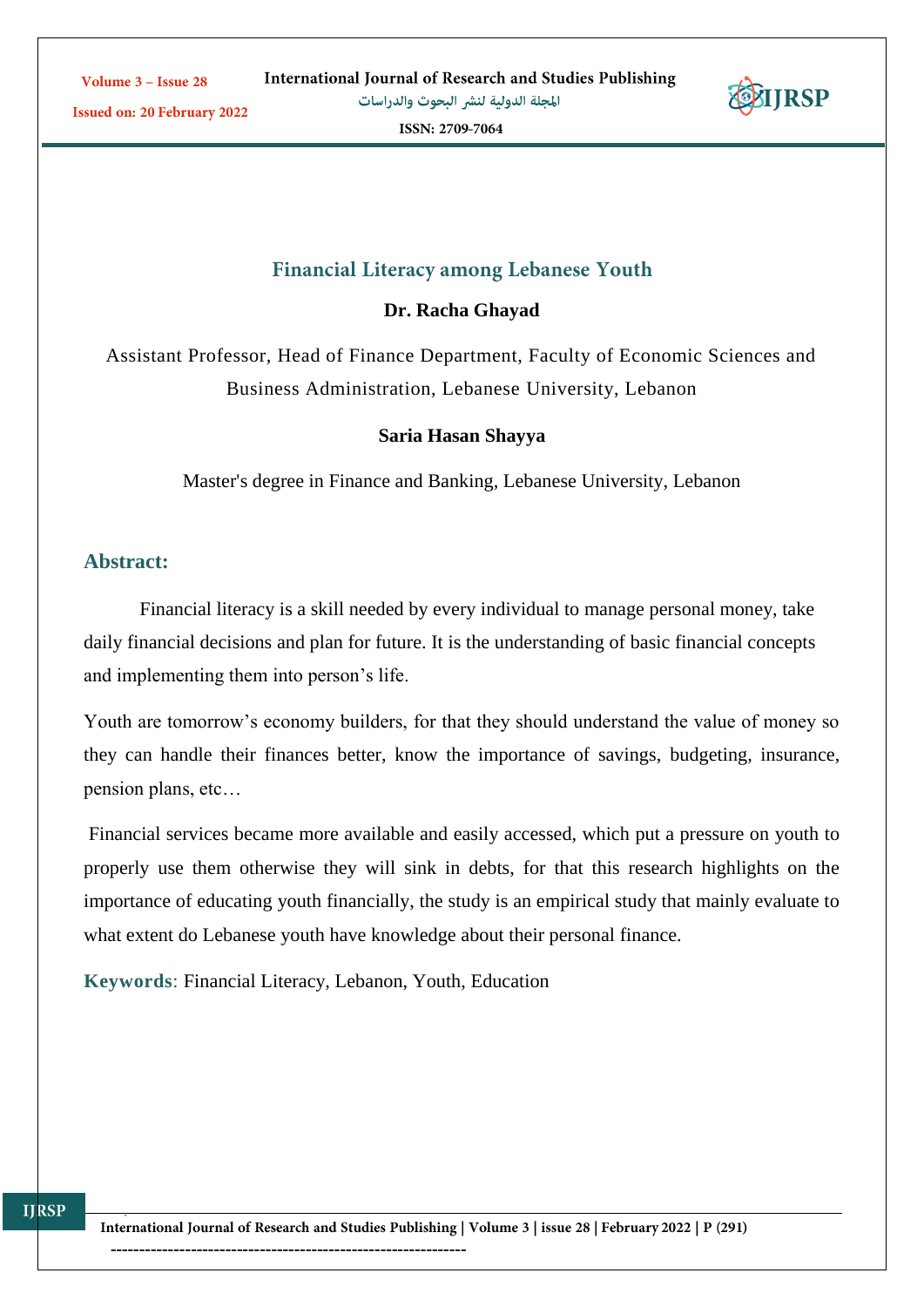**Issued on: 20 February 2022** 

ISSN: 2709-7064

**IIRSP** 

**الثقافة المالية بين الشباب اللبناني** 

**الخالصة**

المعرفة المالية مهارة يحتاجها كل فرد إلدارة أمواله الشخصية واتخاذ قراراته المالية اليومية والتخطيط للمستقبل. تساعد المعرفة المالية في فهم المفاهيم المالية الأساسية وكيفية تطبيقها. الشباب هم مستقبل الاقتصاد، لذلك يجب ان يتمتعوا بالدر اية الكافية بمفهوم المال ليتمكنوا من التعامل مع أموالهم بشكل أفضل، ومعرفة أهمية المدخرات، الميزانية، التأمين، والتخطيط للتقاعد ... أصبحت الخدمات المالية أكثر توفراً وسهولة، مما يشكل ضغطاً على الشباب لاستخدامها بشكل صحيح وإلا فإنهم سيغرقون في الديون، من هذا المنطلق فان هذا البحث يسلط الضوء على أهمية تعليم الشباب ماليا. الدراسة تقيّم بشكل رئيسي المعرفة المالية لدى الشباب اللبناني.

**الكلمات المفتاحية:** المعرفة المالية، لبنان، الشباب، التعليم.

# **Introduction:**

The purpose of this study is to assess the financial literacy among Lebanese youth. The youth as defined by UNICEF are individuals between 18 and 24 years old.

Low financial skills led to many financial crises worldwide, for that the financial literacy became a global concern. World bank has evaluated the knowledge in personal finance low everywhere, for that OECD was established that is meant by evaluating, organizing conferences, workshops, educational guides, ... that help in developing financial knowledge in high-income and low-income countries. Policymakers in Arab region recently became also concerned in financial literacy programs because of the low rate of financial knowledge in the region (33%), Lebanese adults specifically are 44% financially literate*(S&P Fin Lit survey).*

Youth are builders of future economy and the keepers of its present stability in developed countries. For that, and from the early beginning of the education they should be literate in dealing with money and personal finance. Lebanese curriculums lack financial skills education, and other than business students and especially in department of finance minor students have acquired the minor knowledge in financial basic terms. The study shows in percentages and relations to what extent are Lebanese youth literate about personal finance and address the weakness.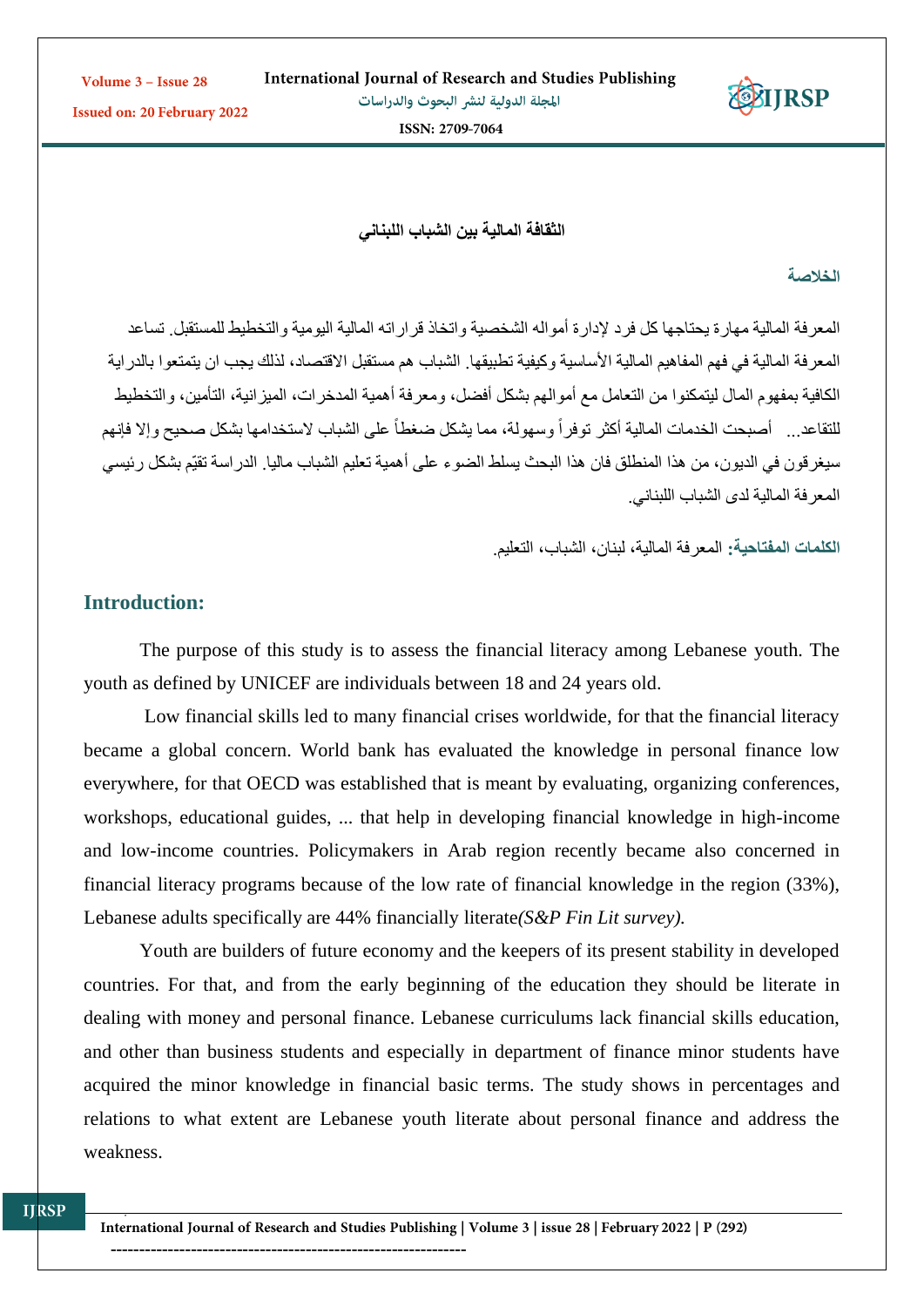

# **Background of the study**:

The term financial literacy was first highlighted on in 1787 in the USA, when John Adams admitted in a letter to Thomas Jefferson that financial illiteracy was a reason behind the distress in America due to ignorance towards credit, circulation and nature of coin (Financial Corps, 2014). Thereafter, several developments took place and the term financial literacy was used repeatedly by researchers.

Financial literacy is a life skill composed of financial knowledge and its applications that are developed through personal finance education. Financial literacy influences financial behaviors along with other influencers such as culture, economy, and personality characteristics (Britt et al., 2013; Huston, 2010). Lusardi and Mitchell (2014) define financial literacy as the ability to "process economic information and make informed decisions about financial planning, wealth accumulation, debt, and pensions. The OECD's International Network on Financial Education, as well as others including Amagir et al. (2017), delineate three key components of financial literacy: knowledge and understanding, behavior, and attitudes and confidence. In any case, a comprehensive definition should reflect the idea that; as stated in the 2017 Jumpstart National Standards; "financial literacy is more than just knowledge and information". Additionally, having a clear outcome as part of the definition is beneficial in directing education efforts. This outcome should center on some element of financial wellbeing, broadly defined as long-term financial security and the avoidance of suboptimal financial decision-making.

Financial knowledge and skills can translate into positive financial behaviors, and are strongly correlated with budgeting, paying and tracking bills, maintaining a diversified portfolio, and holding emergency fund and savings. Core financial literacy concepts include according to (Jumptart, 2017) broad topic domains such as: spending, budgeting, and saving; investing; credit and debt; taxes; insurance; banking; fraud and identity theft, employment and income

History has recorded many inappropriate financial decisions. Money has often been a cause of the delusion of multitudes. Many crises took place as a result of micro and macro decisions lacking financial knowledge and resources,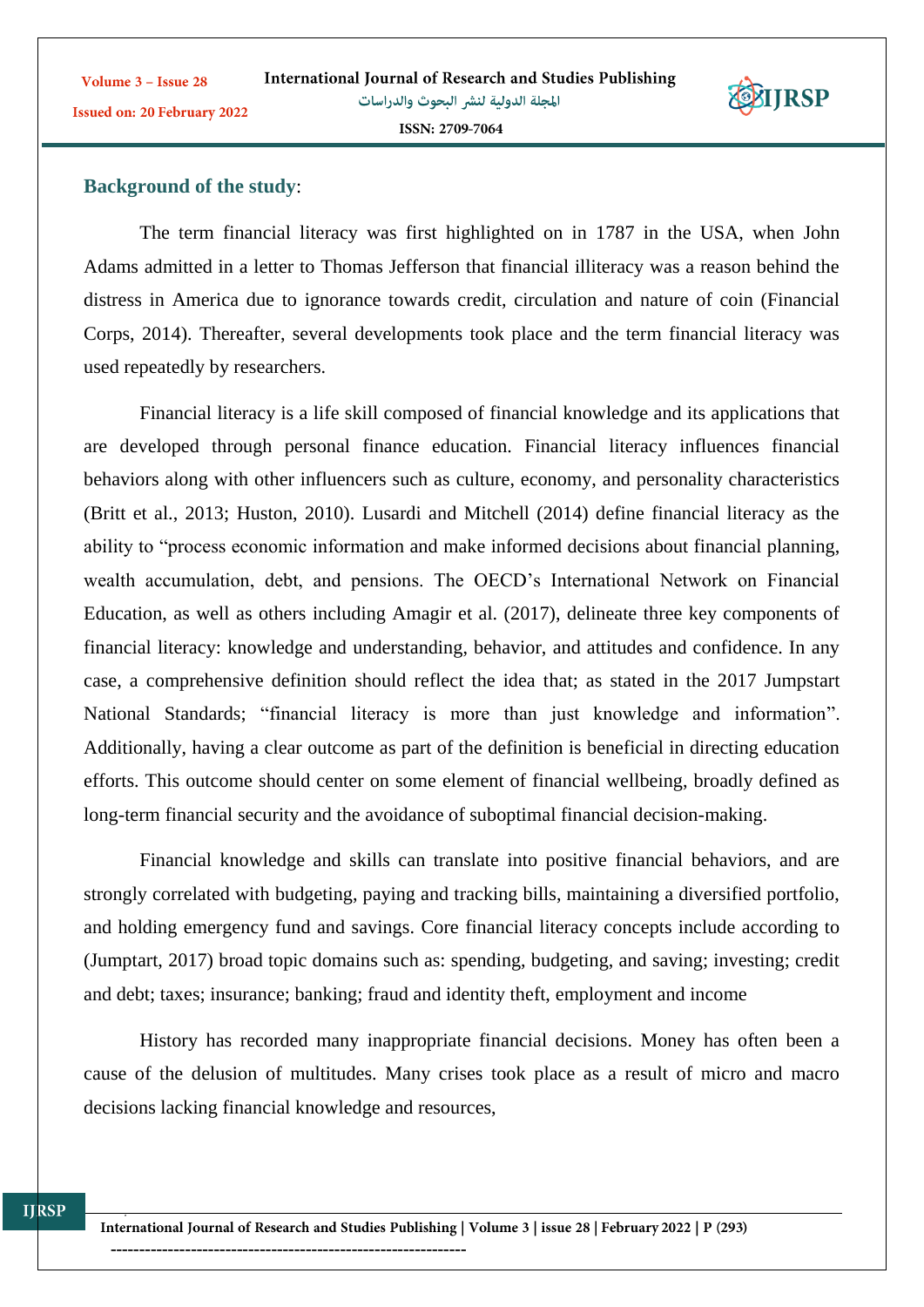

for that financial literacy became an important material for education in the  $20<sup>th</sup>$  century on the level of personal finance by which individuals and households acquire, develop, and allocate financial resources to satisfy their current and future financial needs. Financial education is concerned with skills, understanding, and behaviors toward money matters (Schuchardt, Bagwell, Bailey, DeVaney, Grable, Leech, Lown, Sharpe & Xiao, 2007). As Schuchardt et al., (2007) stated, in the realm of personal finance, decision makers are central; the more skillful an individual becomes in managing money, the more possible it is to meet the individual's dreams (National Endowment for Financial Education [NEFE], 2010). Personal finance education establishes a future financial stability of individuals, and protects the national finance on the long run as well.

### **What is Financial education:**

Financial education is key to a better financial behavior, reduction of bad debts, protect clients, achieve financial stability and contribute financial markets progressive development . It develops rates of financial systems inclusion and to broader economic and social development goals. Financial education is therefore increasingly being a mandatory requirement for many countries. Many stakeholders, central banks, policymakers and financial supervisors in commercial banks and insurance companies are interested in developing consumer awareness and financial literacy Considering the need for coordination among these players, a number of countries have developed or are in the process of developing national financial education strategies.

Financial education empowers citizens to make the best choices for their financial wellbeing. Financial literacy as seen by many researchers is inessential life skill for consumer protection. Moreover, increased savings and demand for financial services in the economic and financial sector growth should be contributed with adequate financial education.

New financial challenges are faced by youth in recent decades due, that require financial education and competences by them. Younger generations will face increasing financial risks, and will be confronted with more sophisticated financial products than did previous generations. They are now given access to financial services and products at an ever-younger age. However,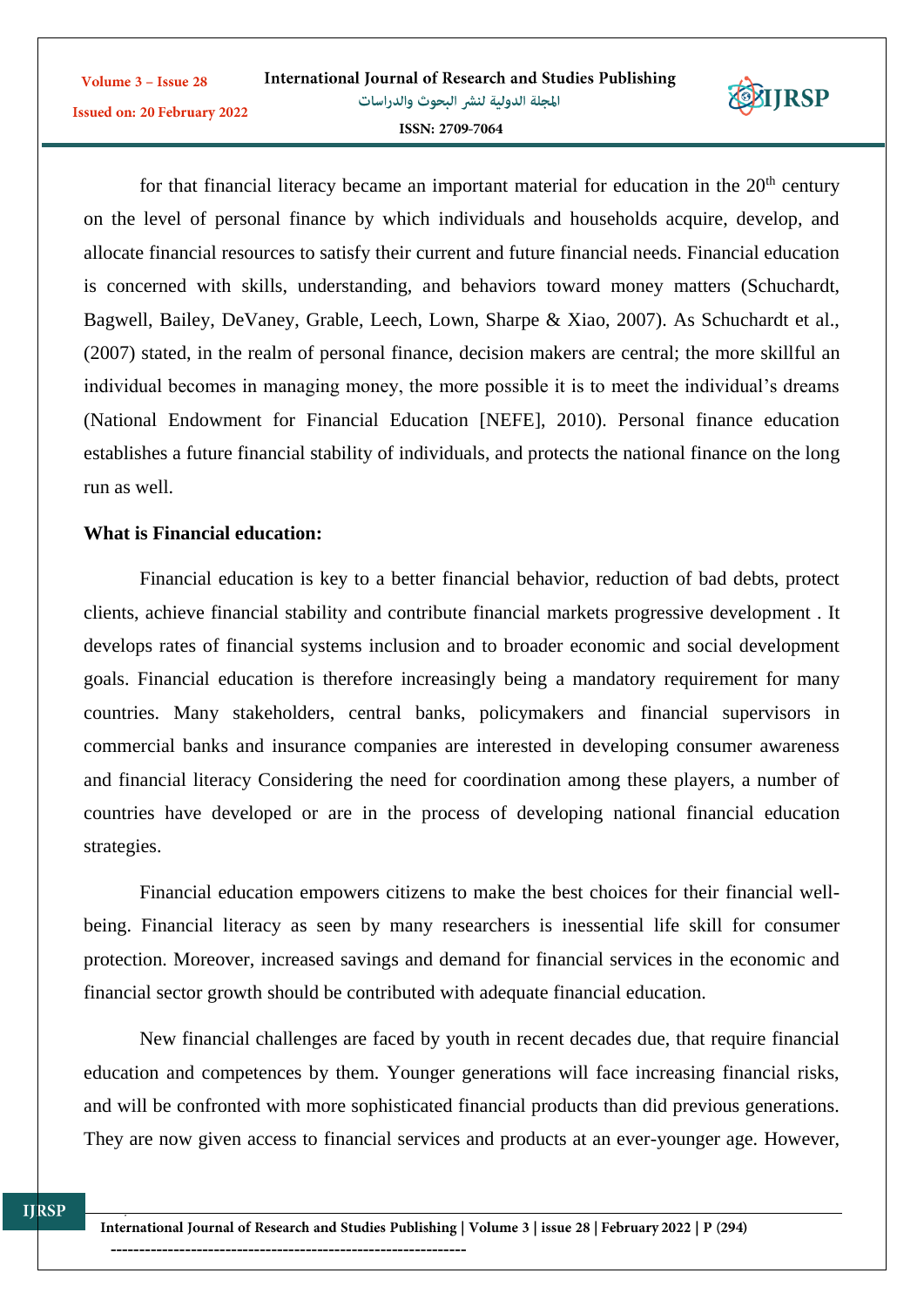

these developments do not appear to be matched by an equivalent increase in their financial skills.

#### **The importance of financial literacy for youth.**

Inadequate financial knowledge and skills are considered as contributing to unsustainable levels of household debt, an increase in bankruptcies, and a decline in savings (Fox et al, 2005). With the progressive growth in the number and complexity of financial products available for everyone, the need for financial education for children, teens, and youths has never been greater, as there is substantial evidence that financial literacy programs in general, as well as programs aimed at children and youths, are successful in helping to improve levels of financial capability. With all this increased consumer pressure, countries are having a high concern in financial guidance and education to establish a skilled financial behavior and increase awareness among youths. And that by devoting significant resources to financial education in schools and community.

Illiterate financial decisions in communities would lead to crises as the world money crises of 2008, A personal mismanagement of money and illiterate financial decisions lead to person's bankruptcy and affect negatively country's macroeconomy.

Youth are tomorrow's economy builders and are the base of a sustainable economic growth and stability, for that educating them financially to know how to balance between their assets and debt, how to plan for their retirement, to know their social responsibility in paying taxes, how to insure for life, and the importance of savings and emergency funds all together prepares a skilled future citizens that would not sink in debts nor mismanage there money and country's resources with all the increased availability of financial products and credit cards

# **Research Problem:**

The personal finance plays a significant role in modern society. A review of the literature, however, revealed some researches flaws. No study tends to investigate the financial knowledge level of the Lebanese youth in isolation. For that this empirical study aims to establish to what extent do the Lebanese youth have financial knowledge (dependent variable) in making personal finance decisions. In other words,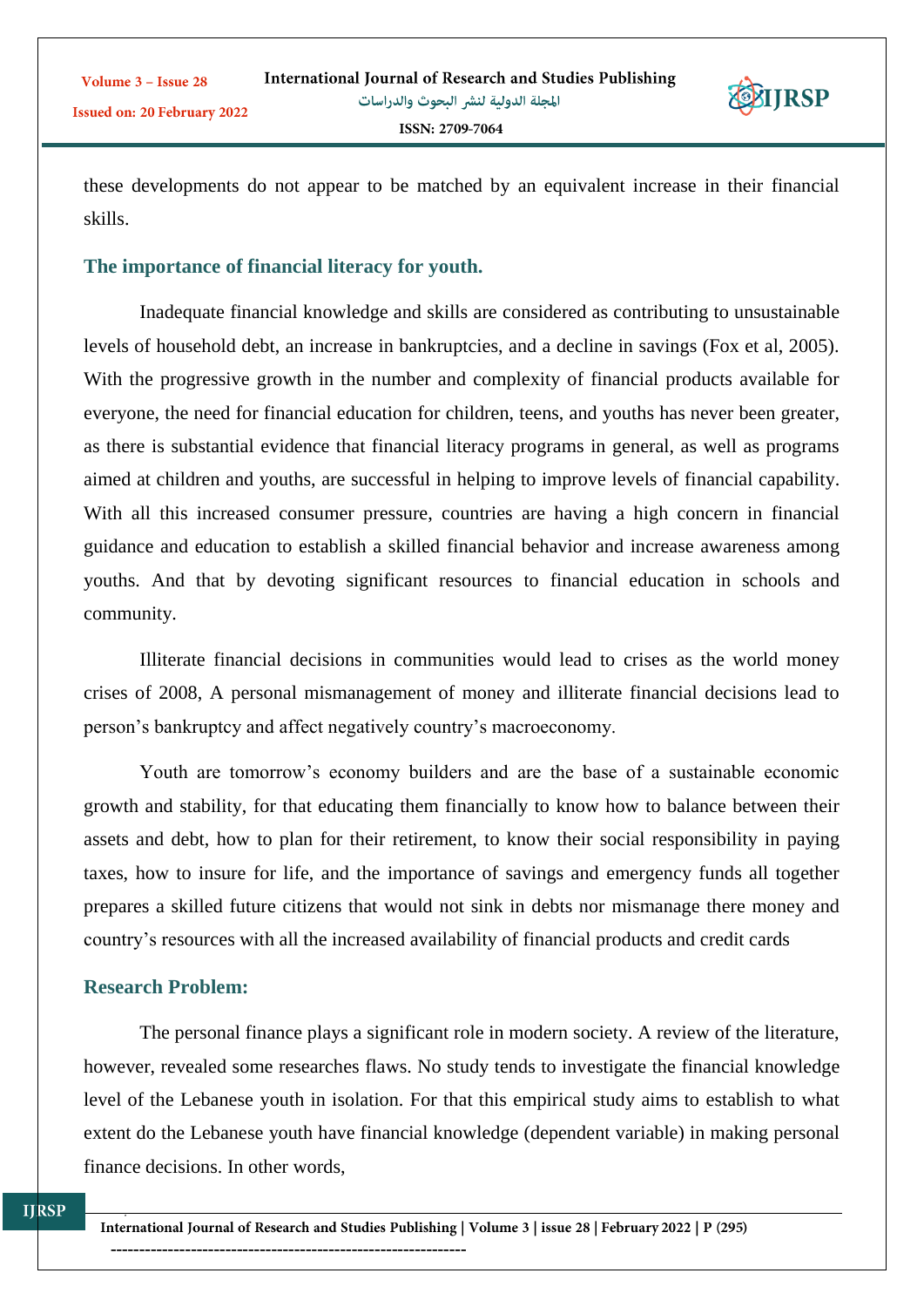

The main thesis understudy in our research is:

Are Lebanese youth literate about financing personal money?

Additional research questions were designed to measure participants' financial knowledge in income and budgeting, money management, banking, investment, insurance, and saving, and to study the relationships between participants groups in terms of test scores or mean of differences.

# **Methodology:**

Volume 3 - Issue 28

We carried out the research with the articles referred to titles: financial literacy among youth, assessing financial literacy, financial education in Lebanon, and how to develop financial literacy. A quantitative research was conducted using a questionnaire uploaded on "Google Forms" filled by 492 youth, to test the hypotheses related mainly to personal finance and money management. Participants ages are between age 15 and 24 taking into consideration UNESCO's definition of youth. A bundle of tests was applied on the sample under study including Descriptive tests, inferential tests; chi square, independent t test and one-way Anova, and modulation tests; factor analysis studied how different financial behaviors are grouped in an associating mode.

This research attempted to find the significant low levels of financial literacy among the Lebanese youth. Hypotheses were drawn concerning the relationships between financial knowledge and different factors including age, gender, and financial education. In addition to the youth's involvement in family's financial decisions, work experience andfinancial inclusion. **Hypotheses:**

- To what extent do Lebanese youth have knowledge about personal finance.
- To what extent do participants with financial background have better financial behavior than those without financial education background.
- If there is a relation between age and level of financial knowledge
- If there is difference in financial confidence between males and females
- If setting monthly household budget have an influence on youths' budgeting behavior.
- To What extent are Lebanese youth financially inclusive.

--------------------------------------------------------------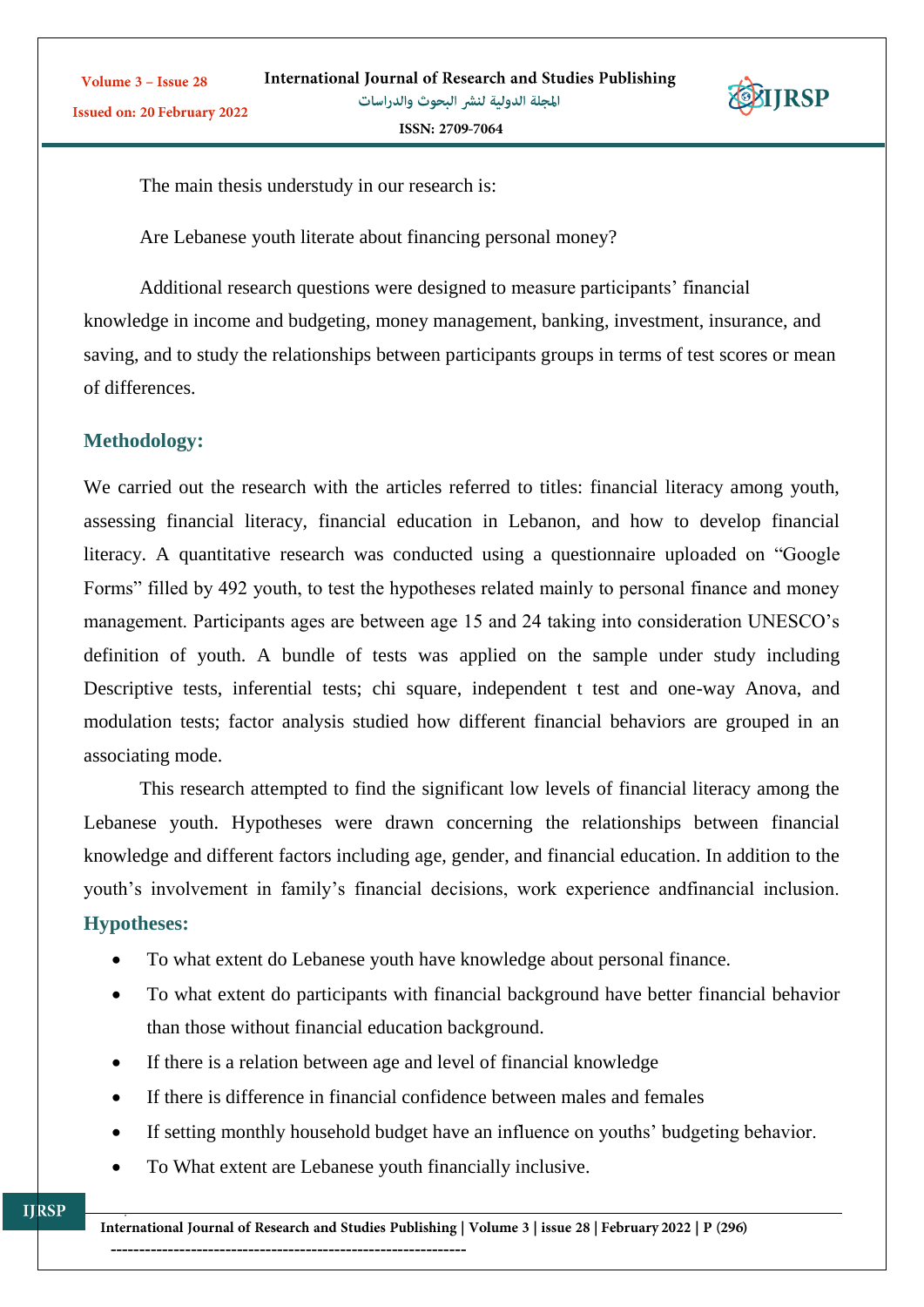

- How can the Lebanese youth be classified based on their financial knowledge in comparison with other countries?
- Whether youth involved in family financial decision-making are more risk takers in investing their savings?
- If Lebanese youth show interest in attending personal finance courses.

By the analyzing the participants responses a final evaluation will answer the thesis question; Are Lebanese youth literate about personal money management?

# **Keywords and Definitions:**

**Financial literacy:** "Financial literacy refers to the set of skills and knowledge that allows an individual to make informed and effective decisions through their understanding of finances." (Norman, 2010). The Government Accountability Office (GAO) also defines financial literacy as "the ability to make informed judgments and take effective actions regarding the current and future use and management of money" (Harnisch, 2010)

Youths: According to UNESCO, "Youth is best understood as a period of transition from the dependence of childhood to adulthood's independence and awareness of our interdependence as members of a community" and age has been considered as the easiest way to define youth by UNESCO which has indicated youth as a person between the age of leaving compulsorily education and finding first employment. UN has defined youth as the persons ranging between the age group of 15-24 years, for ensuring statistical consistency in international programs

**Financially Educated Person**: "Is a person who is financially literate and is able to allocate finances objectively or wisely" (Norman, 2010).

**SPSS:** Statistical Package for the Social Sciences (SPSS) software. The SPSS is a powerful software tool for entering and analyzing data (Frankfort-Nachmias and Nachmias 2008).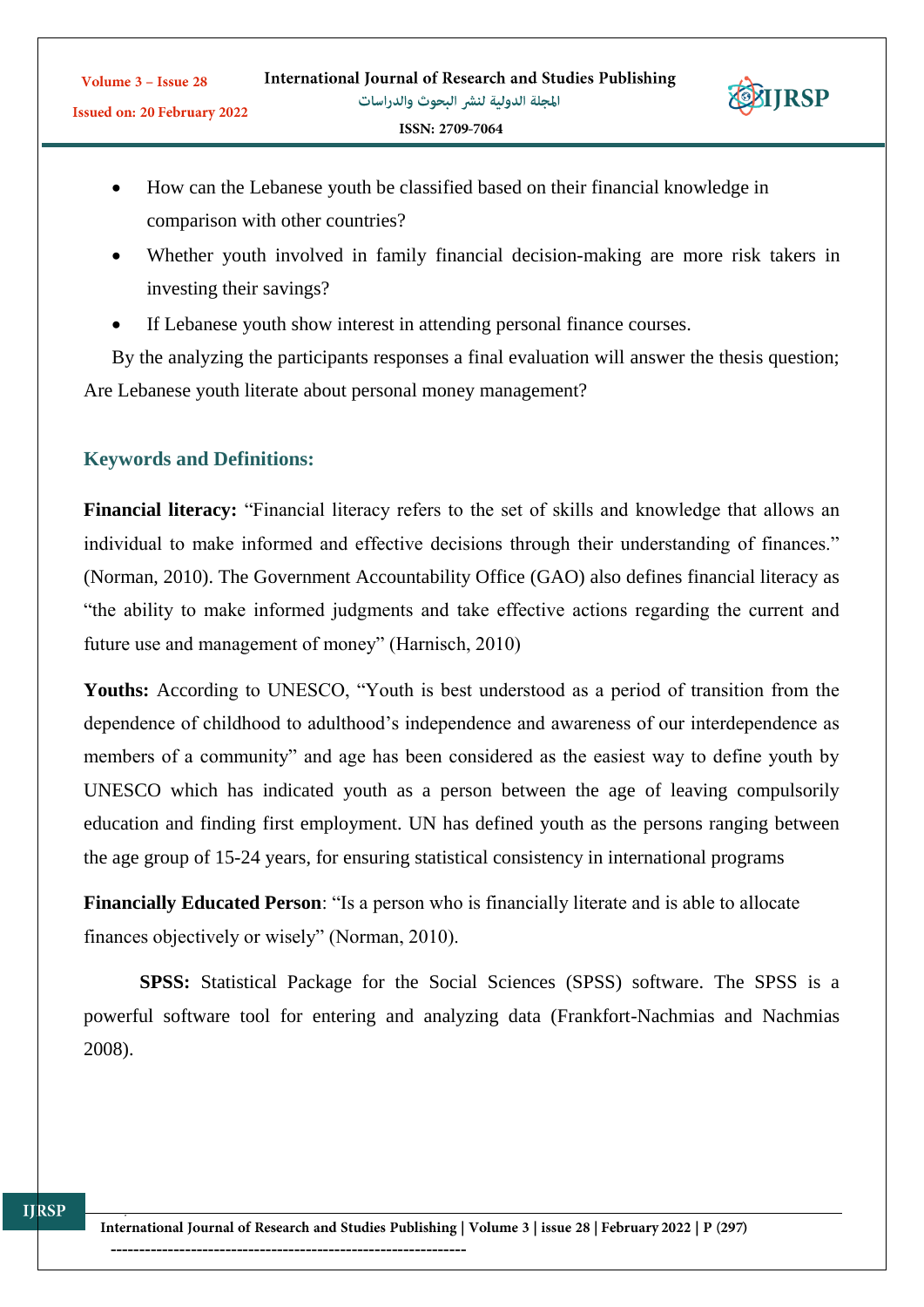

# **Literature Review:**

Volume 3 - Issue 28

Financial literacy is the ability to recognize and apply various financial skills, including personal financial management, budgeting, and investing. While traditional education seeks to develop the intellect, provide social needs, prepare individuals for careers, create a workforce, promote social or political systems, and boost the economy as a whole. According to Norman (2010), a financially literate person is the one who can allocate finances objectively or wisely.

Only one out of every three adults in the world understands basic financial principles, according to a World Bank survey. High debt, mortgage defaults, and insolvency can all result from a lack of skills. As Europe's population ages and public pensions shrink, governments are urging citizens to have a larger role in retirement planning.

Financial literacy in the Arab region has been low compared to other regions as evaluated by World Bank. Policymakers have begun to prioritize financial inclusion. Financial consumer protection and financial education have become a major topic among regulators and financial services providers. Little information about the effectiveness or impact of such initiatives in promoting better financial behavior, better protecting clients, or expanding use of formal financial services has been shared across the area.

A study was done in 2017 by researcher Ahmad Falah Alomosh in Emirate. The study deduced that Emirate's youth financial behavior is average in general, and they have the habit of discussing financial issues with their parents. Emirates' youth are financially inclusive where majority of youth have saving accounts and track their balances. In addition, more than half of them use prepaid cards. 33% of Emirate's youth consider their budgets before purchasing and the greater percent of them save for emergencies. The study recommended to increase the role of media in spreading financial knowledge, financial institutes should play a role in increasing knowledge in financial basics as inflation and consequences of weak financial behavior. Literate Emirate's families as being a source of information for youth, Increase the awareness toward the managing consumption.

In Lebanon and over the last several decades, financial education initiatives have been of paramount concern to scholars, educators, community groups, businesses, government agencies,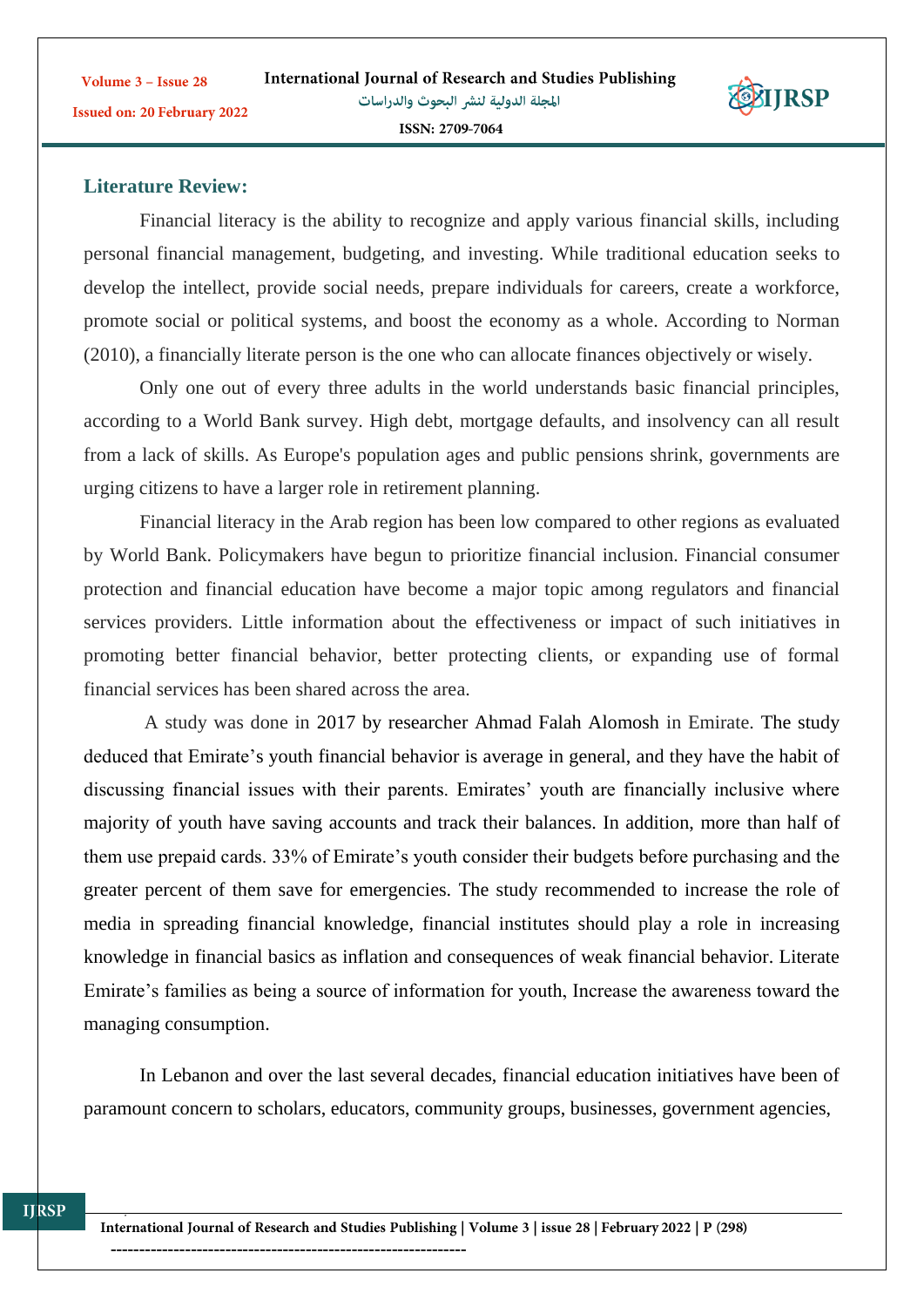

National and international organizations, and policy-makers to provide consumers with this public good (OECD, 2006; FLEC, 2011; Hogarth, 2006; NEFE, JumpStart Coalition for Personal Financial Literacy, 2008).

Finance Minister Raya Hassan described financial and economic literacy as an absolute necessity, not a luxury, at the 2010 OECD-Banque du Liban International Conference on Financial Education, because any society whose members lack awareness and knowledge about financial and economic issues, concepts, products, and policies is fertile ground for financial, economic, and political risks, where arbitrary and irrational financial choices increase with longterm knock-on effects. And that Lebanese youth must acquire economic and financial knowledge at a young age in order to understand advanced financial and economic products and services, as well as to assimilate the fundamentals of public finance, accounting and national accounts, growth, money, foreign trade, and stock exchange, debt dynamics, investment and so on.

Low levels of financial literacy have been observed, especially in isolated rural areas, according to the Lebanese central bank "BDL" in 2018. Initiatives to improve financial literacy must be large and scalable. Schools, workplaces, and community platforms should all offer unique opportunities to deliver financial education to a wide range of people. Furthermore, financial literacy initiatives should target vulnerabilities across regions and specific demographics, such as women and youth (BDL, financial inclusion demand side survey report, 2018). BDL recommended to evaluate Lebanese citizens financial inclusion level every two years.

"Injaz Lebanon organization" has been concerned with youths' wellbeing in different life skills through various projects. Since 2017 Injaz had programs teaching youth about financial literacy and personal economy. Some Lebanese banks such as "Bank Audi" and "Bank Byblos" published a series of multimedia explaining financial terms and skills to increase the financial inclusion, in addition; "Basel Flaehan finance institute" in partnership with "Ministry of Finance" published a series of guides under the titles "Lebanese people and money" and "Your right and your duties".

--------------------------------------------------------------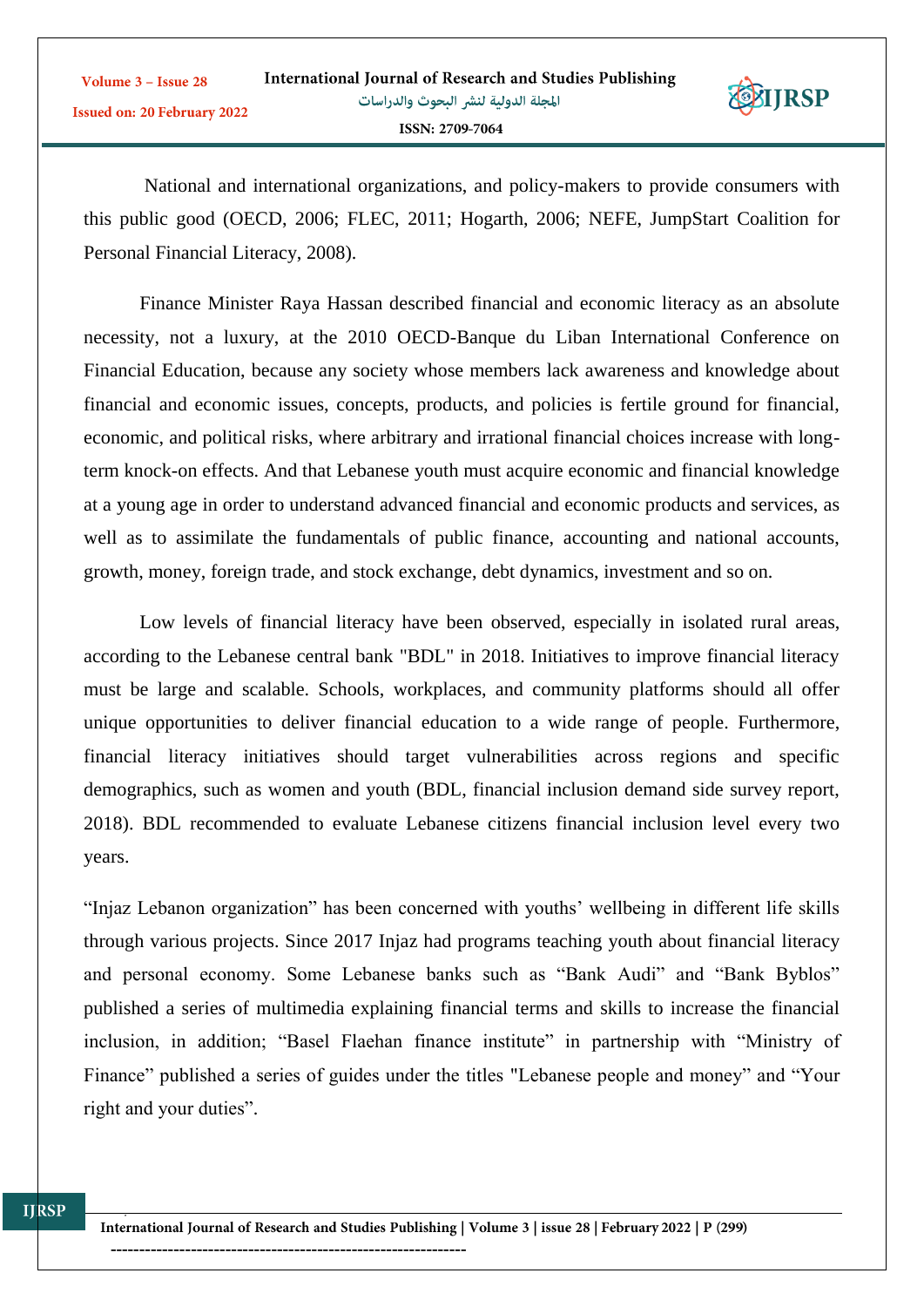

Conscious efforts and initiatives have been made to provide financial education for all– youth, adults, families, and communities. Financial illiteracy is still a widespread and huge issue in Lebanon today. Financial illiteracy is excessively pronounced for the low-educated and lowincome populations. Recently we recognize increased efforts to promote the financial wellbeing of Lebanese citizens. A financial resource guides were developed as sources of inspiration for all Lebanese leadership to design self-suited financial capabilities. The initiatives – although increased- are not a national program, not sustainable. Youth financial literacy in Lebanon; as a basic skill educated; is still in the recommendations stage that cannot be considered as an actual national project.

# **Interpreting the findings:**

This research attempted to find the significant low levels of financial literacy among the Lebanese youth. Hypotheses were drawn concerning the relationships between financial knowledge and different factors including age, gender, and financial education. In addition to the youth's involvement in family's financial decisions, work experience andfinancial inclusion. A survey was uploaded and filled by 492 anonymous participants representing Lebanese youth from different Lebanese high schools and university and from different regions. The responses were collected analyzed by means of SPSS and results for the research questions were deduced, in this section I will review each question with the corresponding findings and interpretation.

# **To what extent do Lebanese youth have knowledge about personal finance?**

Participants in the study were asked different types of question, questions stating their personal finance behavior in real life, questions evaluating their financial background, and questions assessing their knowledge in specified financial basics. Out of the 492 participant, only 36% of them had attended a financial course, but when they were asked about financial basics learnt the rates were very low and did not exceed 21.7% who learnt about inflation and a very little percentage of them have learnt pension funds that are a basic element in personal financial planning. Other than financial classes,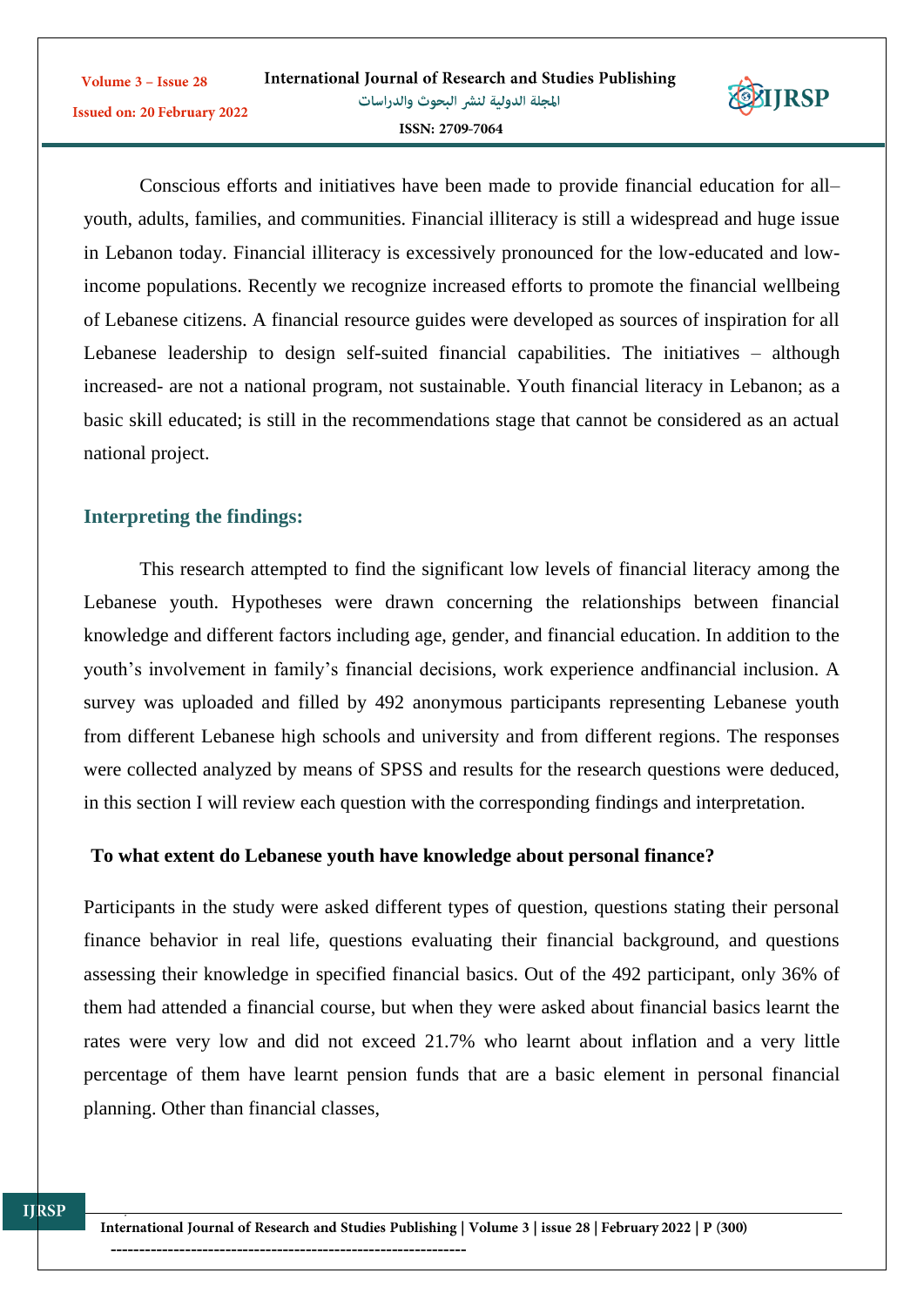| Volume 3 – Issue 28                | International Journal of Research and Studies Publishing |
|------------------------------------|----------------------------------------------------------|
| <b>Issued on: 20 February 2022</b> | المجلة الدولية لنشر البحوث والدراسات                     |
|                                    | ISSN: 2709-7064                                          |



internet and media are being the source of knowledge for Lebanese youth (48.6% seek financial information from internet and media) then comes the parents with 33.7%. In the absence of Lebanese trusted governmental or organizational websites that offer accurate financial information and in the increased volume of personal blogs over media, erroneous information may lead to a bad decision-making and management in personal financing The majority of participants, 79.1%, don't rely on budgeting to control their earnings and expenditures although it's a basic behavior in personal finance and that can be explained by the low knowledge in budgeting as 66.3% of participants don't know about budgeting. Saving behavior is also an application of a good financial planning but unfortunately only 24.4% of the participants always save and 40.7% sometimes do, but 41.7% of them needs to use these savings to satisfy their desires and needs. And only 22.8% of them sets long term financial terms and stick to them. Participants are also low literate in insurance only 14.6% have learnt about it and 63.4% have heard about and in application only 38% of participants' families have insurance policies other than car insurance. Therefore, Lebanese financial knowledge is low and that was also the deduced from the financial assessment, where participants answered 5 questions related to interest, inflation, money value, banking cards and insurance and 42.08% was the financial literacy rate among the sample

# **To what extent do participants with financial background have better financial behavior than those without financial education background?**

Independent T test was applied to distinguish the significant difference in financial behavior in between the two groups, financially educated and financially uneducated, the financially educated group more often use mobile phone applications to pay and settle balances, less likely to pay penalties for not settling bills and debts on time, and are more often risk takers in investing savings. On the other hand, I failed to reject the hypotheses of no significant difference in behavior between participants' groups in the financial behaviors mean occurrence of borrowing to cover bills, the two groups rarely do so, especially with the high dependency on parents (79.5% of participants don't have personal income) as a source of personal income, both groups rarely refer to a consultant when taking a financial decision same as individuals everywhere as world bank states, in the study financial literacy around the world,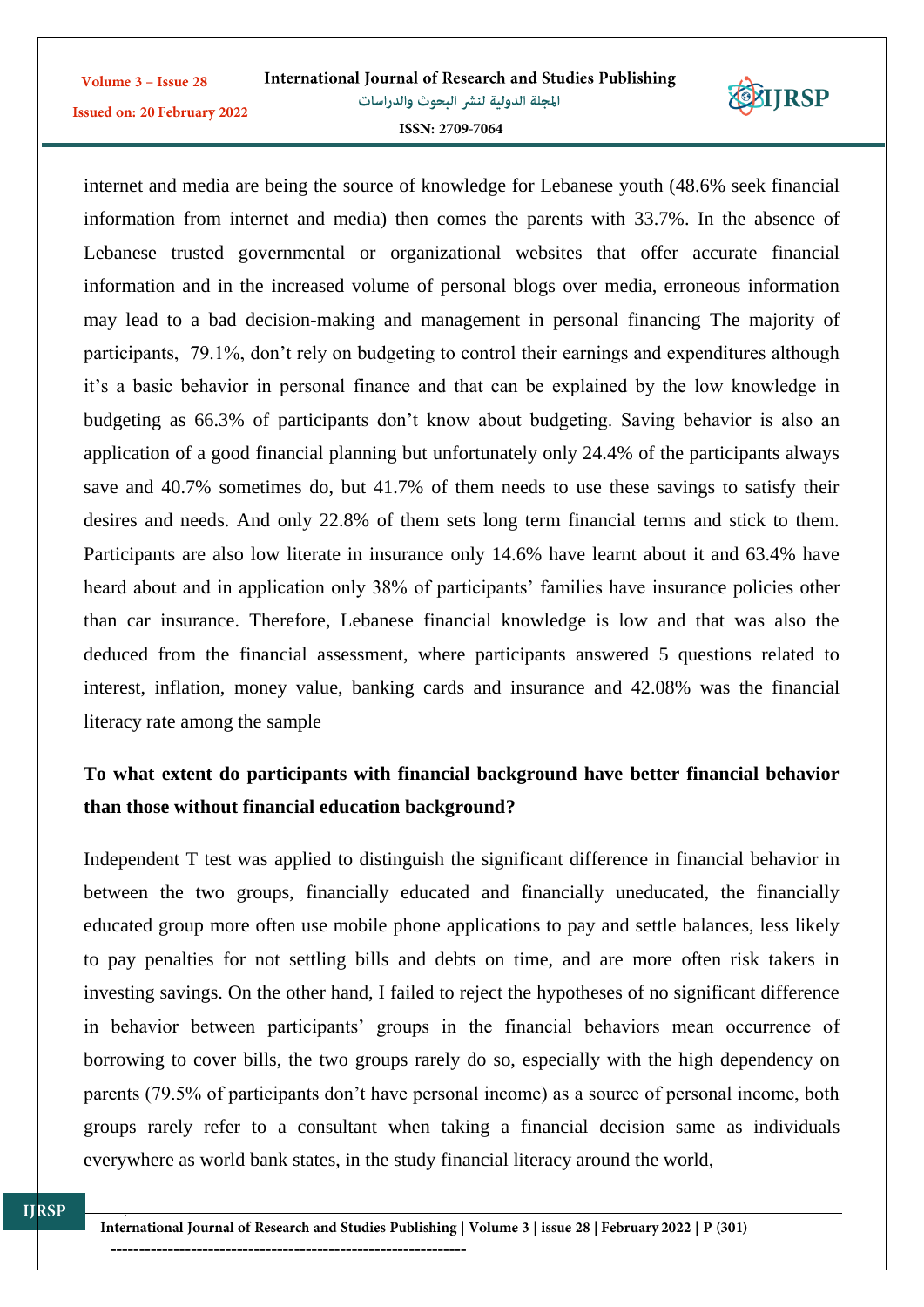

that referring to financial advisors in decision making is very low everywhere. Also both groups often discuss financial issues with parents and consider their budget before buying desired products and services, Lebanese financial crisis increased the rate of discuss financial issues in most gatherings but are these discussions based on scientific knowledge, and will it reflect in financial literacy in next generations is a big question that coming years will answer it.

#### **Is there a relation between age and level of financial knowledge?**

Chi square test was used in this test and a significant difference was deduced only 48.59% of the participants who have attended a financial course were between the age of 15 and 18 years old. 287 out of 492 of participants belong to this group and thus, 31% of the age group attended a financial course whereas  $44.39\%$  of the  $2<sup>nd</sup>$  group (19 to 24 years old) have attended a financial course thus we conclude that university students have a higher financial education than younger group (high school students), although both groups are considered below average in financial education.

#### **Is there difference in financial confidence between males and females.**?

In Arab region other than Emirates, men have higher financial literacy than woman *(S&P fin Lit survey)*, I tested this relation among the participants. And results were that also among Lebanese youth males have a higher financial confidence and a better knowledge in personal finance basics and financial inclusion as well. This can be explained by the higher intervention of males in family's financial decisions (28.86 % of females are involved in decision making whereas 40.3% of males do), and that males are more financially inclusive than females (14.43% of females have a saving account versus 23.88% of males do; 21.65% of females access financial accounts and services via phone versus 32.84% of males do; 8.6% of females use a debit card versus 19.9% of males do; and 12.37% of females use credit cards versus 18.41% of males). In addition, 29.55% of females have received financial education whereas 45.27% of males did. All these factors play a role in males having a higher financial literacy rate than females among the Lebanese youth.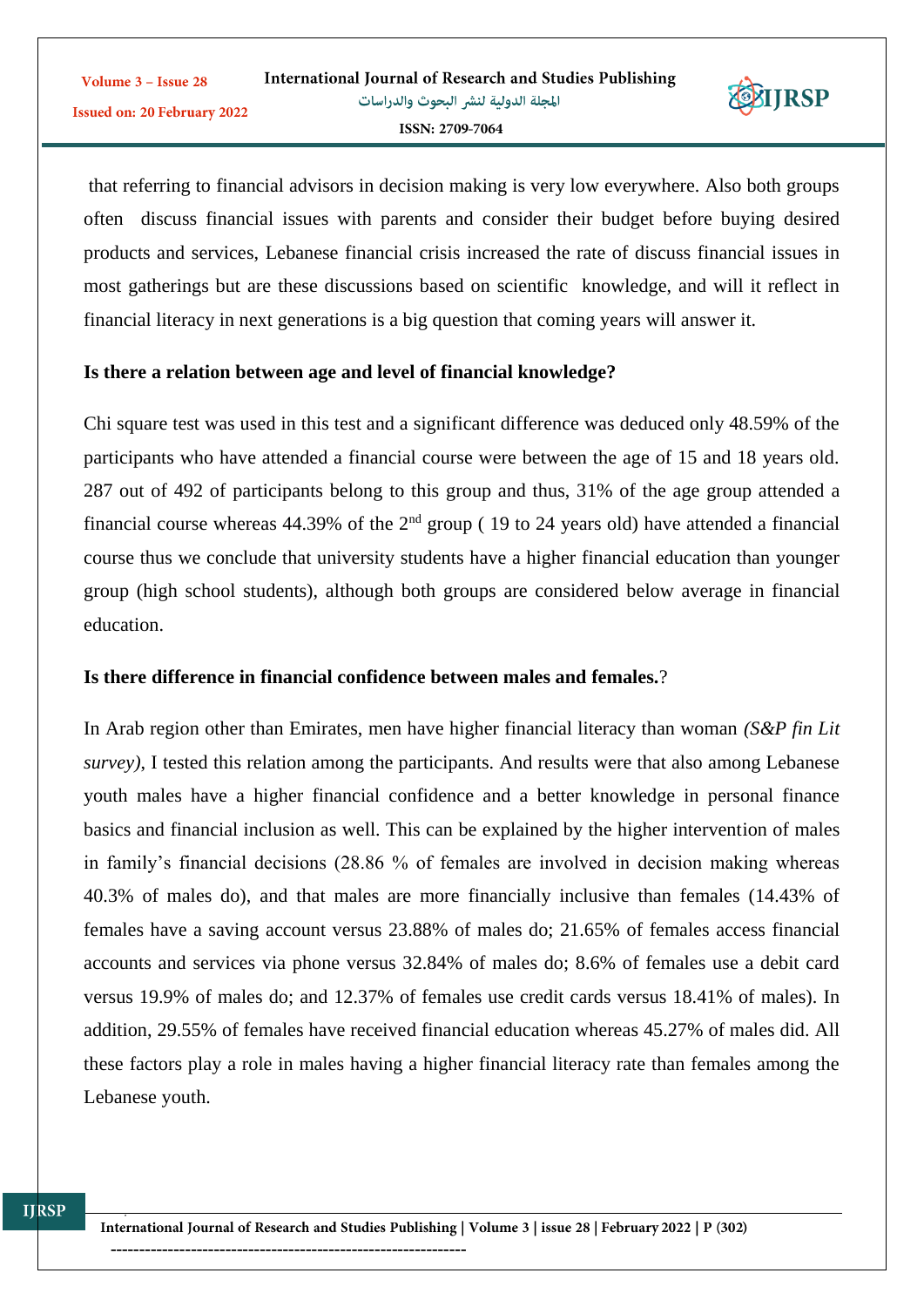

#### **Does setting monthly household budget have an influence on youths' budgeting behavior?**

Setting a monthly house hold budget organizes spending and allows for savings to achieve short and long-term financial goals. The best investment of parents is their children and passing good behaviors to them. 33.7% seek financial information from parents thus, a family with a good personal financing behavior will inherit this knowledge to the next generation. This conclusion was proved in the results from the One-way Anova that showed a significant effect of parents budgeting routine on youth's budgeting behavior.

#### **To What extent are Lebanese youth financially inclusive?**

Lebanese youth are financially exclusive as results show that only 18.3%, 13.2%,14.8% and 26.2% have a saving account, have a debit card, have a credit card and use mobile financial applications respectively. Low rate of income resources independency and high rate of families' low income (73.17% of participants' families income < 1000\$). And the low saving behavior of families where 51.8% of families can cover their living for 1 month only including 23% of them who can cover only 1 week without income. These factors play a role in being financially exclusive add to that the Lebanese financial and banking crisis that led to the distrust in the Lebanese banking sector in the last 2 years.

# **Whether youth involved in family financial decision-making are more risk takers in investing their savings?**

Confidence is developed by experience, and in absence of an applicable financial education for youth, they gain their experience at home, through taking part in decision making. Investment is a core skill in personal finance and in increasing wealth. Risk should be taken in investment for that experience and confidence play a role in taking investment decisions. Independent t test was applied to test the significance of this relation and results showed that youth who are involved in family financial decision making are more risk takers in investing their savings than other youth.

# **How can the Lebanese youth be classified based on their financial knowledge in comparison with other countries?**

--------------------------------------------------------------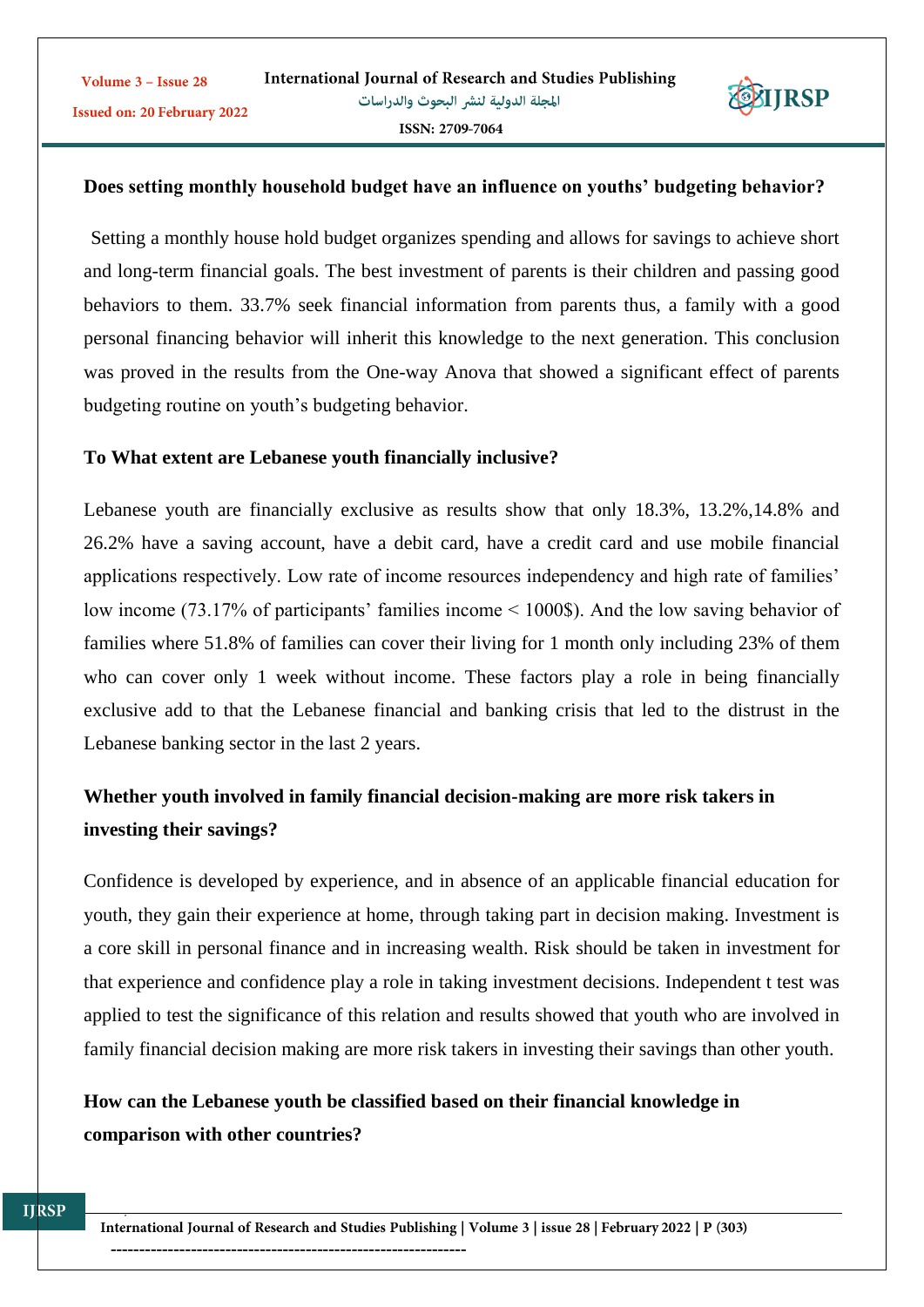

Lebanese youth, have much lower financial knowledge in interest and inflation compared them to American youth, and that's because in US policy makers have a high concern in developing financial literacy especially after 2008 financial crisis that scientists consider lacking financial knowledge was one of its major roots. The programs put for educating children, youth, and adults about personal finance in application not only theories and by introducing financial literacy in schools all spread the knowledge in a wider manner. In Arab region, an evaluation for adult's financial literacy was published upon S&P fin lit surveying; in comparison to the observed financial literacy rate of youth in this study; Lebanese youth (42.08%) have a lower rate than Lebanese adults and Kuwait's (44%).

#### **Do Lebanese youth show interest in attending personal finance courses?**

In the questionnaire, the participants were asked if they are interested in attending a course that teaches personal finance and money management, the majority of the participants showed interest with 50.3% answered by yes and 36.5% that they might attend it. While 13.2% of them were not interested. Personal finance education won't attract youth or even adults if not highlighted on it, and on its benefits on the present and future of generations. Youth lack information in financial terms, basics and role. To literate them financially a sustainable educational program is needed.

# **Limitations of the study:**

This study was limited to the use of research assessment record for Lebanese youth's financial literacy without having the ability to compare its observations with previous records to reach a conclusion of whether the status of financial literacy among Lebanese youth is developing or not and that's due to the lack of records and quantitative studies in this domain.

Another limitation was that some organizations which worked on the financial literacy workshops didn't give permission to access the records - if found - considering the rate of financial literacy among the Lebanese youth they worked with.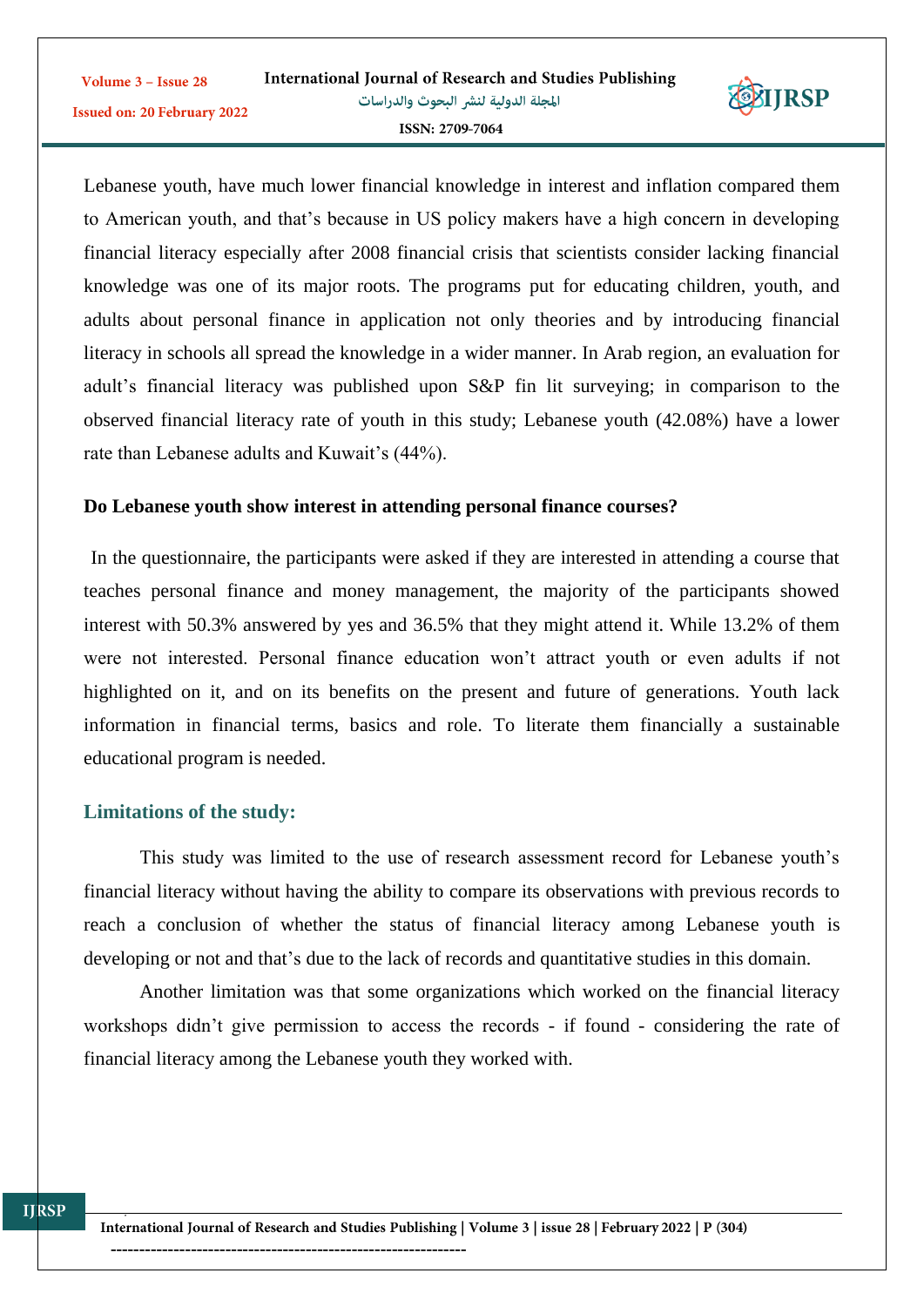

Covid pandemic, Lebanese financial crisis and continuous strikes in schools and public directorates, in addition to the electricity problem in Lebanon limited the study from applying a workshop to test what impact a financial course will have on the financial literacy level of high school students.

# **Recommendations:**

This study was designed to understand to what extent do Lebanese youth lack basic knowledge in personal finance. Data was collected, analyzed and interpreted the results; however, the limitations of this study gives a greater opportunity for further applied examination of this issue for that I do recommend:

 Mandatory courses that cover personal finance and money management basic skills in schools and colleges for ages 15 years and above to promote financial education.

 Workshops and seminars for all youth, in all Lebanese regions not only for the poorest and that includes household budgets, retirement plans and insurance policy concepts, saving and investments, good and bad debts, financial inclusion, …

 Television episodes and entertaining programs that familiarizes financial concepts to the public in a light not boring way.

 More studies to be done on different Lebanese demographics to have a better assessment of citizens' financial knowledge and fulfill the gaps.

 Finding trusted media sources for financial information in Lebanon through educational "edu", organizational "org" and governmental "gov" websites to spread an accurate information among youth who consider media and internet the primary source of information.

Parents are youth's  $2<sup>nd</sup>$  source of financial information, for that and for a better financially literate future generation; parents should receive financial awareness courses through workshops and seminars.

# **Conclusion:**

The level of financial literacy among Lebanese youth is not high. Youth generally demonstrated low levels of financial knowledge and application throughout the study.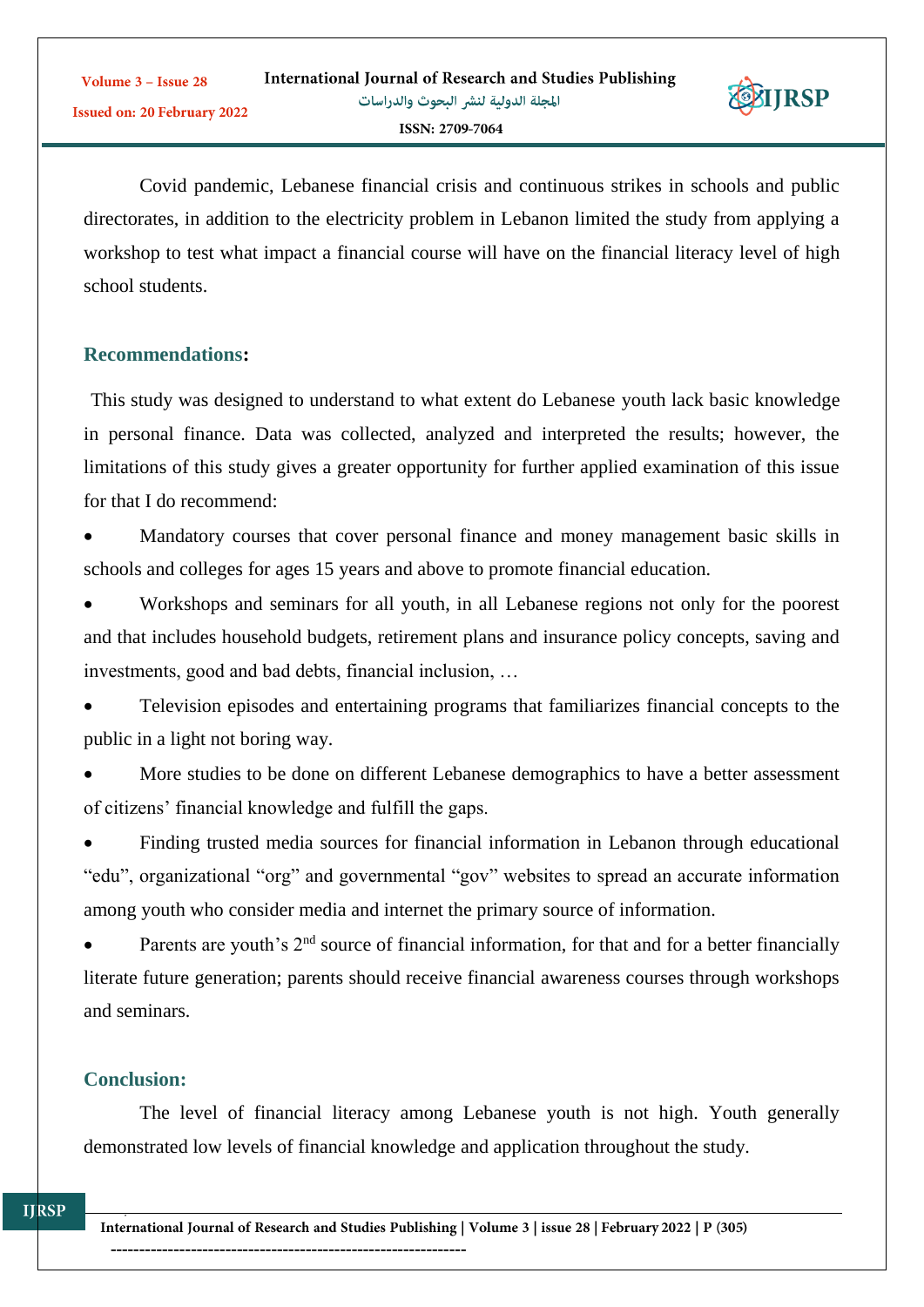

The study has confirmed that financial illiteracy is not only wide spread among Arab citizens and Lebanese adults but also among Lebanese youth. Many factors play a role in youth's illiteracy, lack of financial education comes first, then the lack of trusted sources of information and the illiteracy of parents, as well as families' low income, financial dependency of youth, low involvement in financial decision making and low financial inclusion.

Policymakers and educators in Lebanon should be concerned with applying financial awareness for citizens like other countries, and introduce a mandatory course in all high schools and colleges about personal finance in a theoretical and applied manner to literate generations financially. Parents need to demonstrate a positive financial behavior to pass it to their children, since previous studies records and throughout this study, parents did not show a good model in their financial behavior whether in setting budgets, saving, insurance, sharing with children financial decisions nor referring to financial consultants. Daughters should be more involved in family financial planning and decision making to experience a financial knowledge.

Many financial crises can be avoided by a better financial behavior on micro level. Youth same as another Lebanese citizens need to be empowered with financial knowledge for a better future for them and for the country.

# **References:**

#### **Articles**

**IJRSP** 

- Communication
- A note on financial literacy and socio-demographic factors
- Communication
- A note on financial literacy and socio-demographic factors
- Communication
- A note on financial literacy and socio-demographic factors
- Ahmad Falah ALomosh. *financial literacy among Emirati youth*, 2018
- Amagir, A, Groot, W, Maassen van den Brink, H, et al. (2017). *Financial Literacy of High School Students in the Netherlands: Knowledge, Attitudes, Self-Efficacy, and Behavior* (TIER WP 17/18).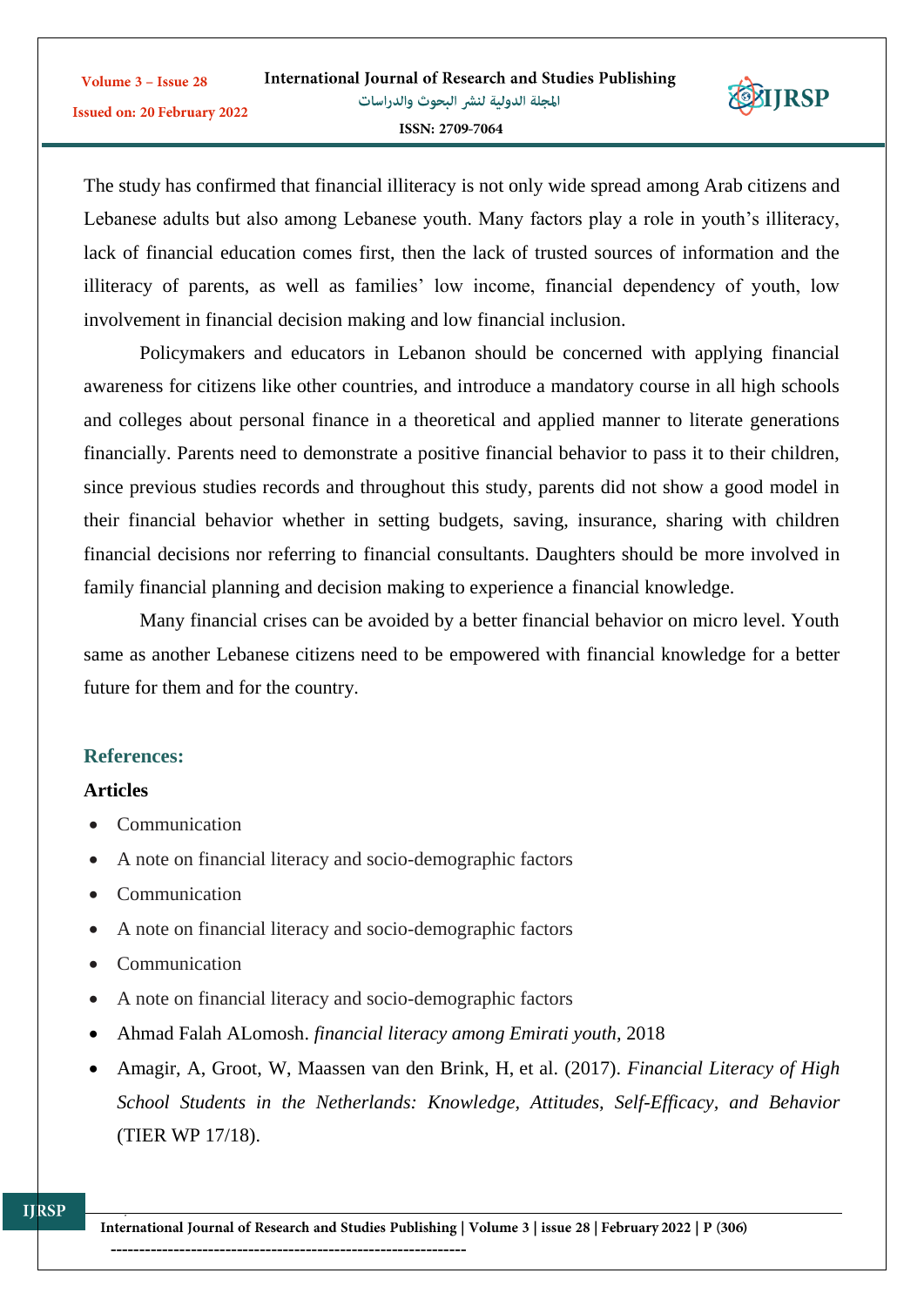

- Annamaria Lusardi and Olivia S. Mitchell, *The Economic Importance of Financial Literacy*: *Theory and Evidence* (2014)
- A.S. Norman, *Importance of financial education in making informed decision on spending, 2010*
- B. KRISHNAKUMARE, SAURABH SINGH and S. NIRANJAN, *A Note on Financial Literacy and Socio-demographic Factors,* Vol 17(3), September- December 2019.
- BDL, *BDL Financial Inclusion Demad Side Survey Report: Implementation and Key Finding,* 2018
- Bhushan, P. &Medury, Y. 2013. *Financial Literacy and its Determinants. International Journal of Engineering, Business, and Enterprise Applications*, 4(2): 155– 160.
- Britt, S. L., Cumbie, J. A., & Bell, M. M. (2013). *The influence of locus of control on student financial behavior*. College Student Journal, 47(1), 178–184.
- Brown, James, How Strong is the Link between Internal Finance & Small Firm Growth? Evidence from Survey of Small Business Finances,2009
- Consumer Financial Protection Bureau, Building Blocks to Help Youth Achieve Financial Capability: A new model and recommendations, 2016
- Danna L Moore, *[Survey of Financial Literacy in Washington State: Knowledge, behavior,](https://www.researchgate.net/institution/Washington-State-University)  [Attitudes, and Experiences,2003.](https://www.researchgate.net/institution/Washington-State-University)*
- Eugster, M. Financial literacy and participation in risky asset markets: A spurious relationship. The University of Auckland Business School, 2013.
- Jane Schuchardt, Dorothy C. Bagwell, William C. Bailey, Sharon A. DeVaney, John E. Grable, et al. *Personal Finance: An [Interdisciplinary](https://digitalcommons.uri.edu/cgi/viewcontent.cgi?article=1008&context=hdf_facpubs) Profession,* 2007.
- Lusardi, Annamaria, and Olivia S. Mitchell. 2007. "*Baby Boomers Retirement Security: The Role of Planning, Financial Literacy and Housing Wealth*." Journal of Monetary Economics 54: 205–224.
- Organization for Economic Cooperation and Development (OECD) (2014) PISA 2012 Results: *Students and Money: Financial Literacy Skills for the 21st Century*, vol. VI. Paris: OECD.
- World Bank, *Financial education in the Arab World: Strategies, Implementation and Impact,* 2016

International Journal of Research and Studies Publishing | Volume 3 | issue 28 | February 2022 | P (307)

--------------------------------------------------------------